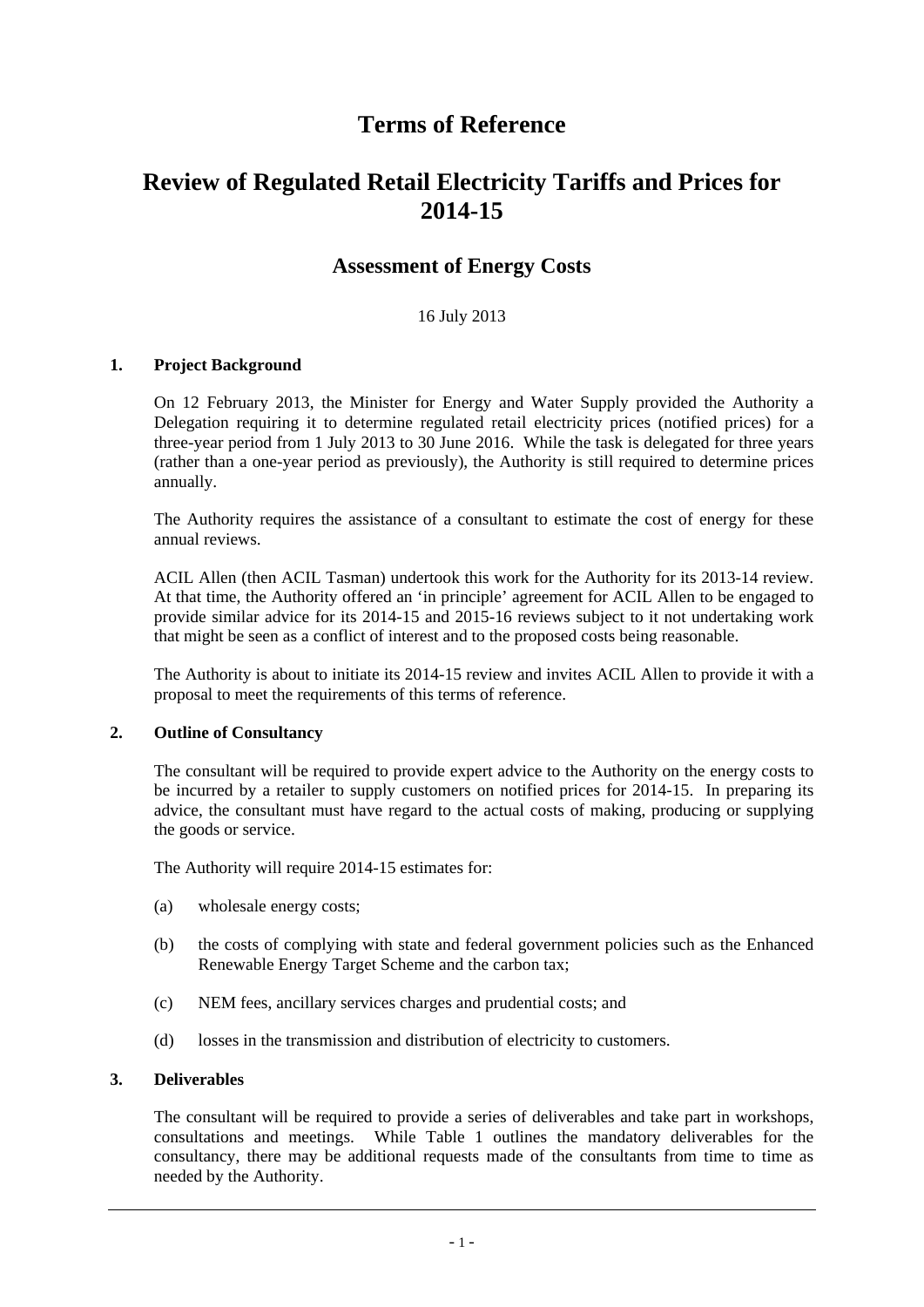| <b>Deliverable</b>   | <b>Task</b>                                                                                                                                                                                      | Due date          |
|----------------------|--------------------------------------------------------------------------------------------------------------------------------------------------------------------------------------------------|-------------------|
| Stakeholder Workshop | Conduct a workshop with<br>٠<br>interested parties on the<br>consultant's proposed approach<br>to calculating energy costs                                                                       | Late September    |
| Draft Report         | Address submissions on the<br>Authority's Interim Consultation<br>Paper and issues raised in the<br>Stakeholder Workshop<br>Outline the consultant's<br>approach<br>Provide draft cost estimates | 18 October 2013   |
| Stakeholder Workshop | Conduct a workshop with<br>interested parties on changes to<br>the consultant's proposed<br>approach, following feedback on<br>the Draft Determination                                           | To be negotiated. |
| <b>Final Report</b>  | Address submissions on the<br>Draft Report<br>Outline the consultant's final<br>approach<br>Provide final cost estimates                                                                         | 4 April 2014      |

# **Table 1: Timetable for the Consultancy**

#### **4. Resources/Data Provided**

The consultant will be required to source modelling data and information independently.

Additional information relevant to this consultancy may be found in the Authority's publications which can be obtained from the Authority's website.

# **5. Project Time Frame**

The consultancy will commence in late July 2013 and is expected to be completed by 31 May 2014.

#### **6. Proposal Specifications and Fees**

The proposal should:

- include the name, address and legal status of the tenderer;
- provide the proposed methods and approach to be applied;
- provide a fixed price quote for the provision of the services detailed herein; and
- nominate the key personnel who will be engaged on the assignment together with the following information:
	- name;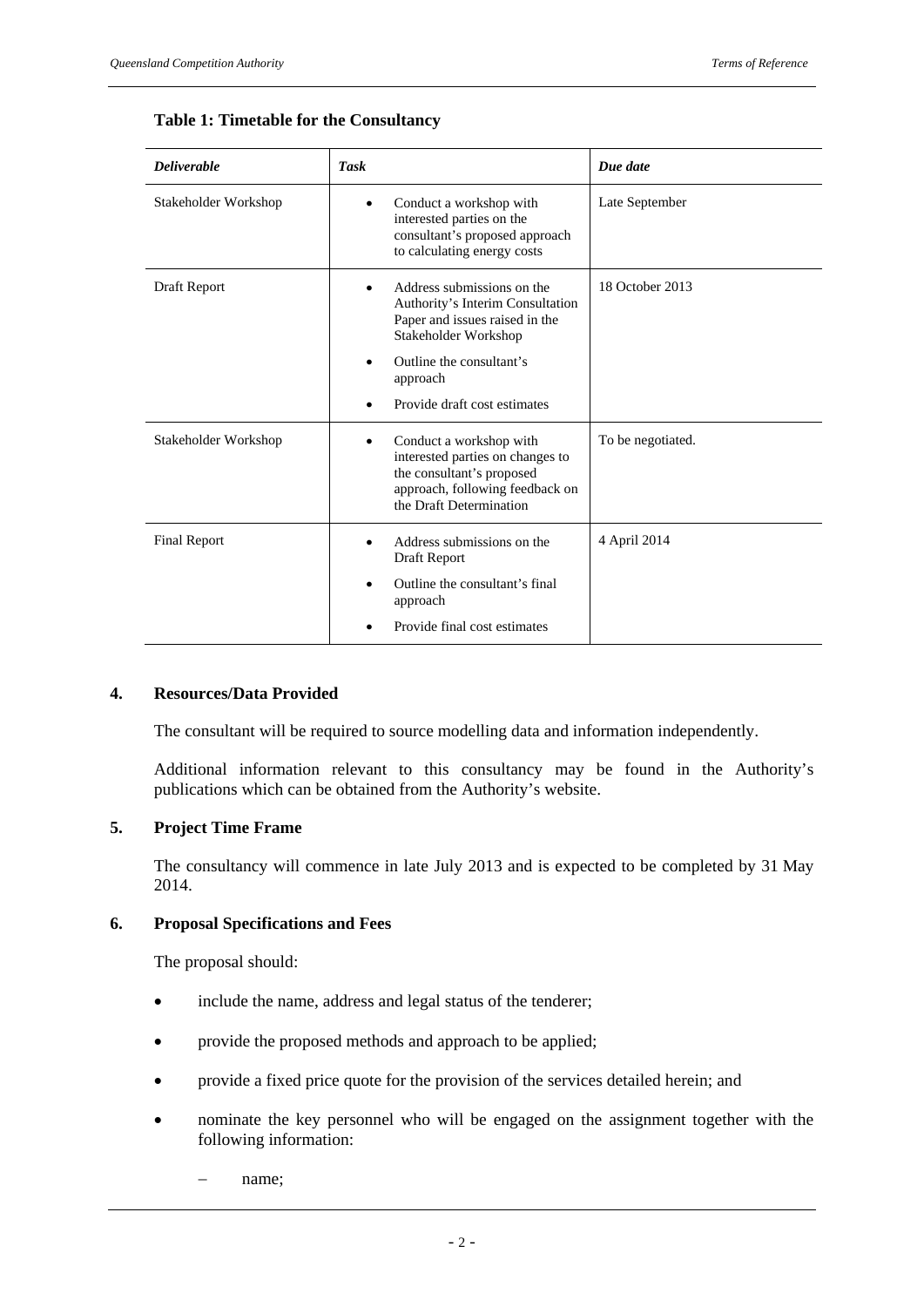- professional qualifications;
- general experience and experience which is directly relevant to this assignment;
- expected time each consultant will work on the project; and
- $\blacksquare$  standard fee rates for any contract variations.

The fee quoted is to be inclusive of all expenses and disbursements. A full breakdown of consultancy costs is required with staff costs reconciled to the consultancy work plan.

Total payment will be made within 28 days of receiving an invoice at the conclusion of the consultancy.

#### **7. Contractual Arrangements**

This consultancy will be offered in accordance with the Authority's standard contractual agreement.

This agreement can be viewed at http://www.qca.org.au/about/consultancyagreement.php

#### **8. Reporting**

The consultant will be required to provide the Authority with progress reports on an "as needs" basis or at least weekly and drafts of final reports will be required prior to project completion. If necessary, the consultant should advise at the earliest opportunity any critical issues that may impede progress of the consultancy, particularly issues that impact on the successful delivery of the consultancy requirements outlined in Section 2 above.

#### **9. Confidentiality**

Under no circumstance is the selected consultant to divulge any information obtained from any distributor, retailer or the Authority for the purposes of this consultancy to any party, other than with the express permission of the distributor or retailer concerned, and the Authority.

#### **10. Conflicts of Interest**

For the purpose of this consultancy, the consultant is required to affirm that there is no, and will not be any, conflict of interest as a result of this consultancy.

#### **11. Authority Assessment of Proposal**

The proposal will be assessed against the following criteria:

- understanding of the project;
- skills and experience of the firm and team;
- the proposed methods and approach;
- capacity to fulfil the project's timing requirements; and
- value for money.